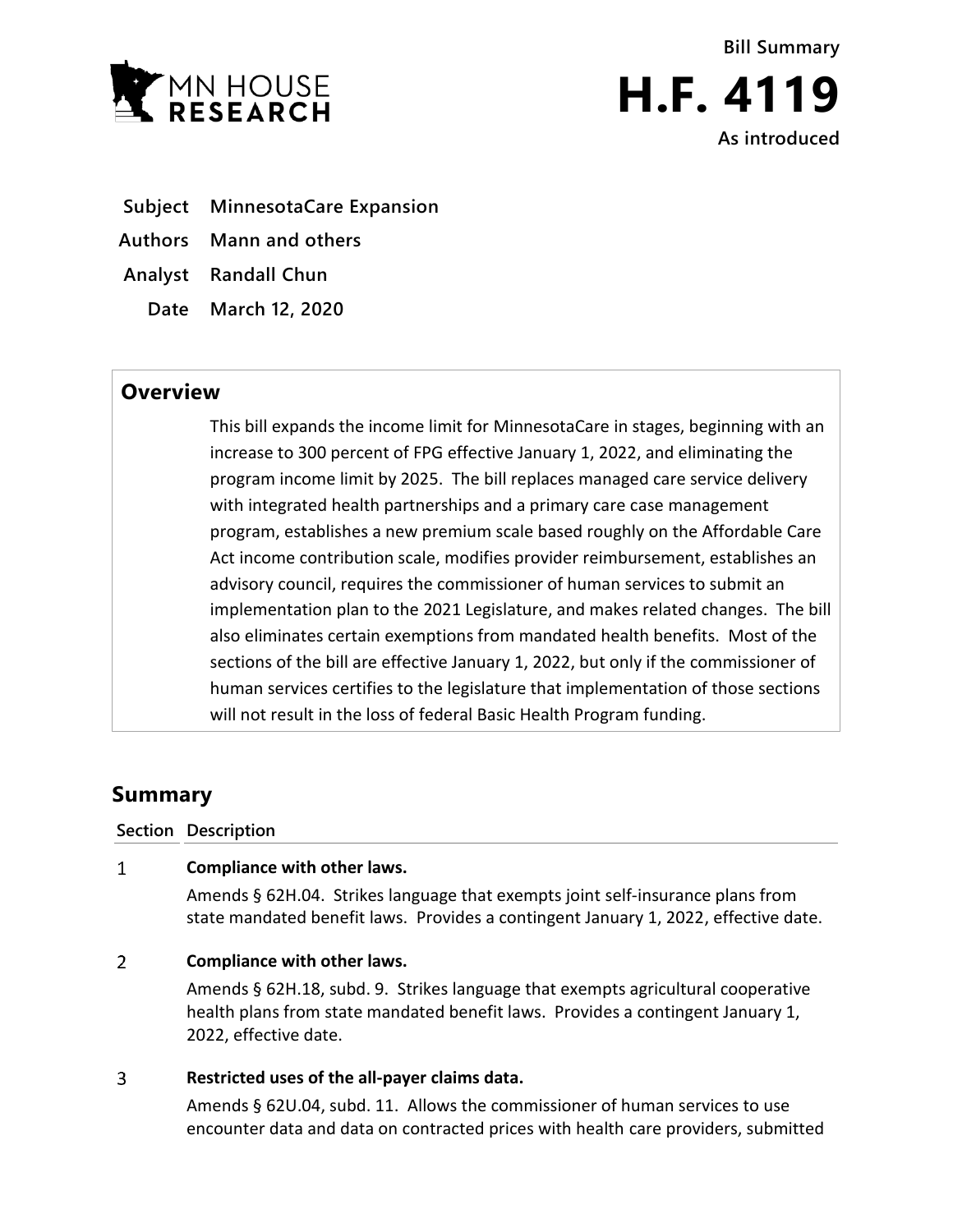by health plan companies and third-party administrators to the commissioner of health, to set provider payment rates for MinnesotaCare.

### $\overline{4}$ **Covered health services.**

Amends § 256L.03, subd. 1. Modifies abortion coverage under MinnesotaCare, by providing that this coverage is as provided under MA. (MA generally covers abortion to prevent the death of the mother, in cases of rape or incest, and for therapeutic reasons as required by the Minnesota Supreme Court.)

## 5 **Families with children.**

Amends § 256L.04, subd. 1. Increases the MinnesotaCare income limit for families with children to the following percentages:

- **300 percent of FPG effective January 1, 2022;**
- 400 percent of FPG effective January 1, 2024; and
- 401 percent of FPG and above effective January 1, 2025.

Effective January 1, 2022, sets the MinnesotaCare income limit for persons in farm households at 400 percent of FPG.

## 6 **General requirements.**

Amends § 256L.04, subd. 1c. Prohibits persons eligible for MinnesotaCare with incomes less than or equal to 200 percent of FPG from being considered qualified individuals for purposes of obtaining qualified health plan coverage through MNsure.

## $\overline{7}$ **Single adults and households with no children.**

Amends § 256L.04, subd. 7. Provides that the MinnesotaCare income limit for individuals and families with no children is increased as provided in section 256L.04, subd. 1.

## 8 **General requirements.**

Amends § 256L.07, subd. 1. Makes a conforming change related to the increase in the MinnesotaCare income limit.

## 9 **Enhanced Medicare payment rate.**

Amends § 256L.11, by adding subd. 1a. Sets MinnesotaCare provider payment rates at the enhanced Medicare rate (120 percent of the applicable Medicare payment rate), unless:

- 1) otherwise provided in this section;
- 2) the commissioner sets a different payment rate based upon an analysis of all-payer claims data; or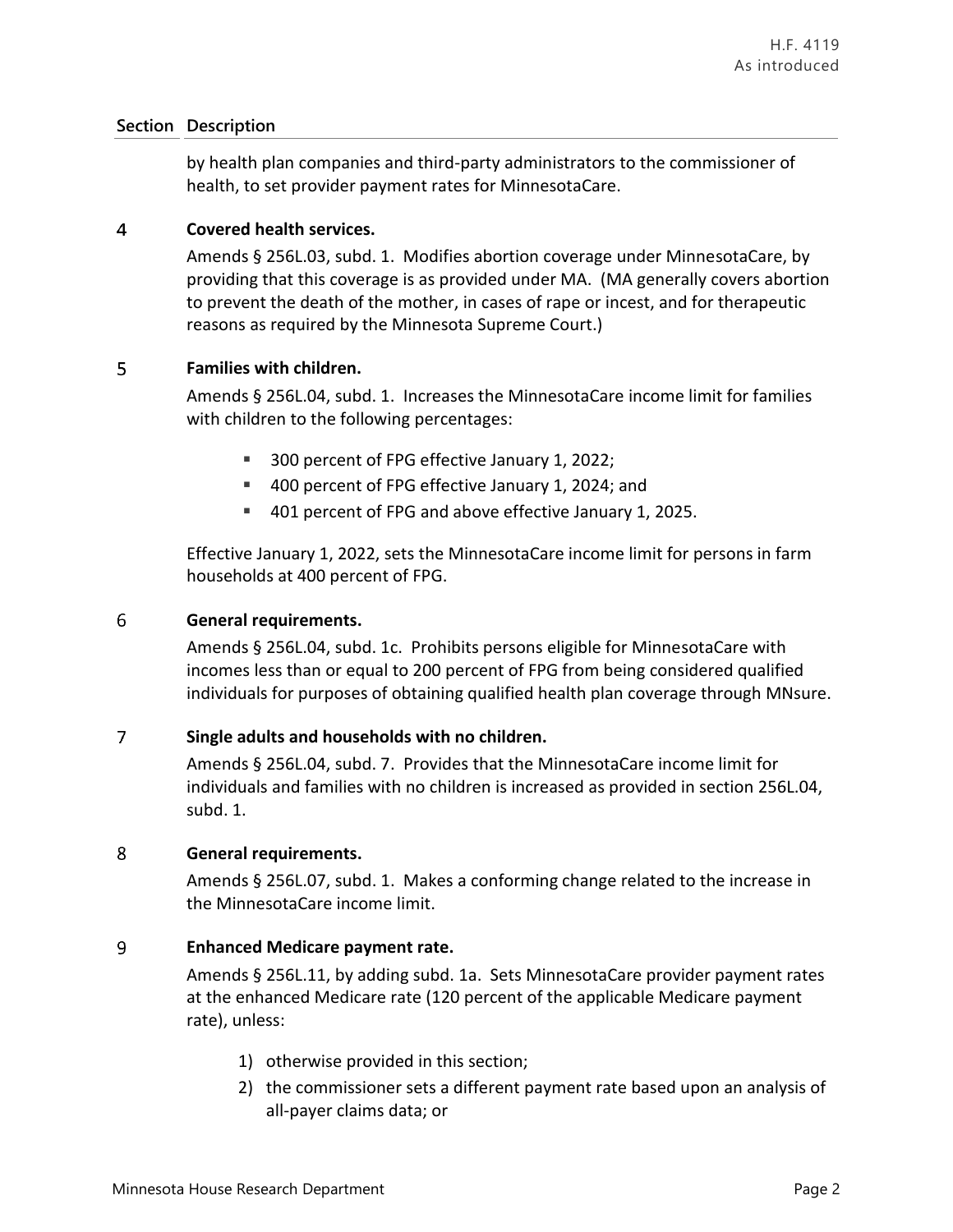3) the commissioner negotiates a different payment rate.

## 10 **Service delivery under expanded MinnesotaCare program.**

Adds § 256L.122.

**Subd. 1**. Integrated health partnerships. Requires the commissioner to contract with integrated health partnerships (IHPs) to provide services to MinnesotaCare enrollees beginning January 1, 2022. Also requires the commissioner, to the extent feasible, to apply the RFP process and payment, quality of care, and other contract terms developed under the statute authorizing IHPs.

**Subd. 2.** Primary care case management. Requires the commissioner to contract with providers who are not part of an IHP, to provide covered services through the primary care case management program beginning January 1, 2022.

**Subd. 3.** Enrollee selection of provider. Directs the commissioner to require each enrollee to annually choose a primary care clinic or provider organization to coordinate that enrollee's care, beginning on or after January 1, 2022. Allows the commissioner to approve specialty provider to coordinate the care of enrollees with chronic or life-threatening health conditions. Allows an enrollee to change their primary care clinic or provider organization up to two times within a calendar year.

**Subd. 4.** Termination of contracts. Requires the commissioner to terminate managed care and county-based purchasing plan contracts effective January 1, 2022.

## 11 **Primary care case management and direct contracting for MinnesotaCare.**  Adds § 256L.123.

**Subd. 1. Program established.** Establishes the primary care case management (PCCM) program effective January 1, 2022, to achieve better health outcomes and reduce the cost of health care for the state.

**Subd. 2. Payment to providers.** (a) Requires the commissioner to pay providers directly to provide services to MinnesotaCare enrollees who are not receiving services through an IHP.

(b) Requires providers to bill the state directly for services they provide.

**Subd. 3. Case management.** (a) Requires the commissioner, in addition to paying providers under subdivision 2, to use the PCCM program to pay primary care providers for coordinating services for MinnesotaCare enrollees.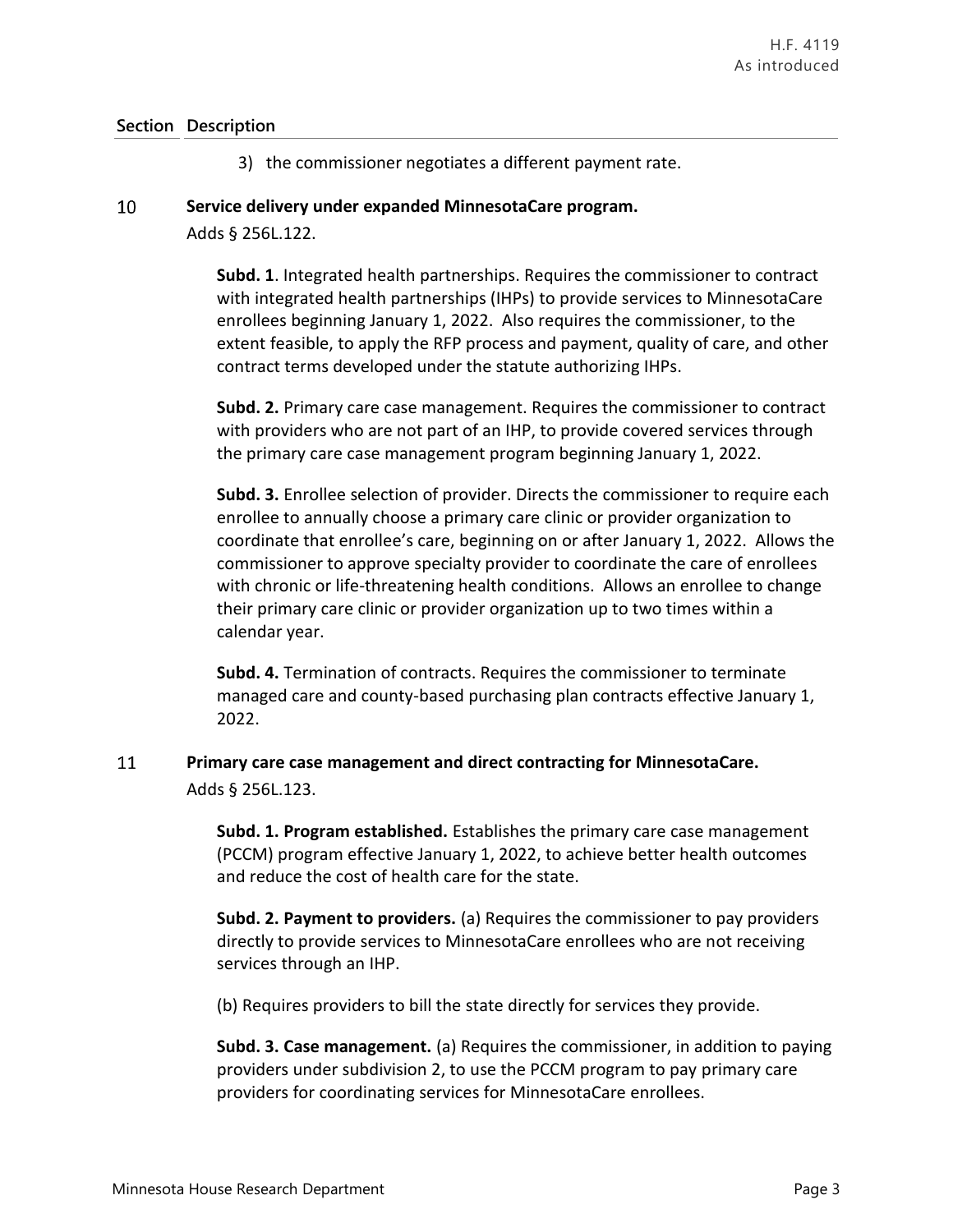(b) Allows patients, under the program, to choose a primary care provider to act as the enrollee's care manager. Specifies the provider types that can provide primary care case management.

(c) States that providers who offer PCCM services shall receive a flat per-member per month fee, set to reflect the variation in time and services required for care coordination, and the complexity of a patient's health needs and socioeconomic factors that lead to health disparities.

(d) Requires the primary care provider to oversee the enrollee's health and coordinate with any other case managers of the enrollee, and ensure 24-hour access to health care, emergency treatment, and referrals.

(e) Requires the commissioner to collaborate with community health clinics and social service providers through planning and financing to provide outreach, medical care, and case management for patients who are unlikely to obtain needed care, due to mental illness, homelessness, or other circumstances.

(f) Requires the commissioner to collaborate with medical and social service providers through planning and financing to reduce hospital admissions by providing discharge planning and services, including medical respite and transitional care for patients leaving medical facilities and mental health and chemical dependency treatment programs.

**Subd. 4. Duties.** (a) Requires the commissioner to: (1) maintain a hotline and website to assist enrollees in locating providers; (2) provide a 24/7 nurse consultation helpline; and (3) contact enrollees based on claims data who have not had preventive visits and help them select a primary care provider.

(b) Requires the commissioner to: (1) review provider reimbursement rates to ensure reasonable and fair compensation; (2) ensure timely provider reimbursement; and (3) collaborate with providers to explore means to improve health care quality and reduce costs.

## 12 **Sliding fee scale; monthly individual or family income.**

Amends § 256L.15, subd. 2. A new paragraph (e) requires enrollees, effective January 1,2022, to pay premiums according the premium scale in paragraph (f). Exempts the following persons from premiums: (1) children age 20 or younger with incomes not exceeding 200 percent of FPG; and (2) individuals with household incomes below 35 percent of FPG. Requires premiums to be charged on a per-person basis, except that premiums are to be charged for a maximum of two persons within a household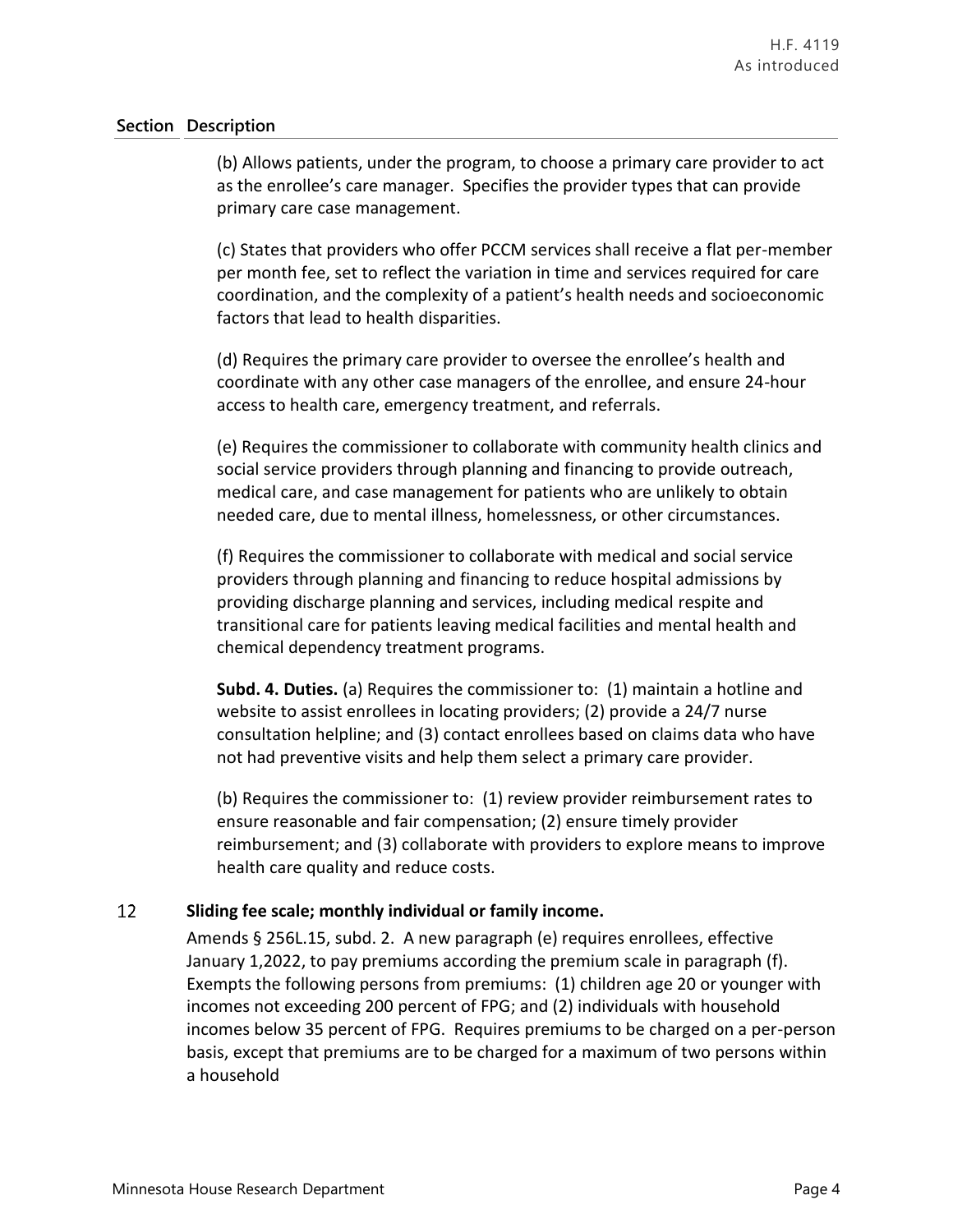(f) Specifies the per-person premium scale effective January 1, 2022, which roughly follows the ACA required income contribution table, except for the premium exemption for individuals with incomes below 35 percent of FPG. For incomes greater than 400 percent of FPG, requires the commissioner to determine the premium based on the current ACA required income contribution table.

## 13 **Employer contribution.**

Amends § 256L.15, subd. 5. Allows employers with 150 or fewer employees to pay MinnesotaCare premiums for employees enrolled in MinnesotaCare. Provides that employees are eligible for MinnesotaCare under this subdivision without regard to any program income limit, but are financially responsible for premiums based on the sliding scale.

### 14 **MinnesotaCare Advisory Council.**

Adds § 256L.30.

**Subd. 1. Establishment and duties.** Requires the commissioner to establish the MinnesotaCare Advisory Council to advise the commissioner on the transition to and ongoing administration of an expanded MinnesotaCare program. Specifies areas for recommendations. Requires the commissioner to provide the council with a written rationale, when the commissioner does not adopt or implement a recommendation of the council.

**Subd. 2. Membership and governance.** States that the council consists of 15 voting and 4 nonvoting members. Specifies membership and requires the commissioner to coordinate the commissioner's appointments to provide geographic, racial, and gender diversity. Specifies requirements related to governance.

Provides an immediate effective date.

## 15 **Transition to expanded MinnesotaCare program.**

(a) Requires the commissioner of human services to continue to administer MinnesotaCare as a Basic Health Program, and to seek any federal waivers and approvals necessary to continue to receive federal basic health program payments or to receive other federal funding for the expanded program.

(b) Requires the commissioner to present an implementation plan for the expanded MinnesotaCare program to the legislature, by December 15, 2020. Requires the plan to include:

1) recommendations for any program changes needed to receive federal funding;